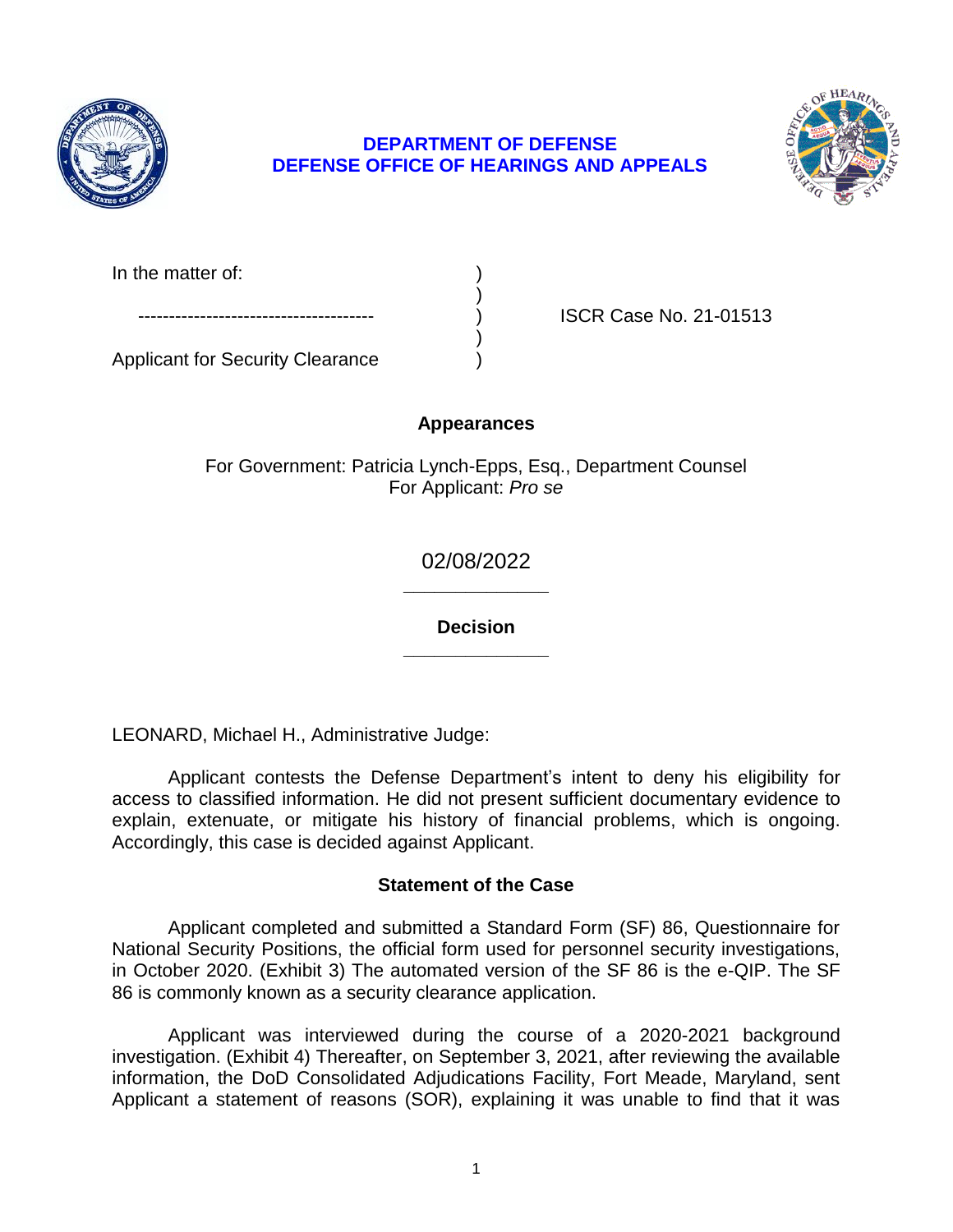clearly consistent with the national interest to grant him eligibility for access to classified information.

 The SOR is similar in form and purpose to a complaint, which is the initial pleading that starts a civil action; in some states this pleading is known as a petition; and in criminal law it is a formal charge accusing a person of an offense. Here, the SOR detailed the factual reasons for the action under the security guideline known as Guideline F for financial considerations.

 Applicant answered the SOR on September 13, 2021. He admitted the factual allegations in the SOR and provided brief explanations. He requested a decision based on the written record in lieu of a hearing before an administrative judge.

 On October 11, 2021, Department Counsel submitted a file of relevant material (FORM) in support of their case. It consists of Department Counsel's written brief and supporting documentation. The FORM was received by Applicant, via his facility security officer, on October 25, 2021. He did not submit a written response to the FORM. The case was received in the Washington Hearing Office on December 16, 2021, and assigned to me February 3, 2022.

### **Findings of Fact**

 Applicant is a 35-year-old employee who is seeking eligibility for access to classified information for his job as a software engineer for a company in the defense industry. He has been so employed since January 2020. (Exhibit 3) His educational background includes a high school diploma awarded in 2004 and a bachelor's degree in 2009. He married in 2008 and divorced in 2012. His first marriage produced one child, but Applicant stated that his parental rights to the child were terminated in the divorce. (Exhibit 3 at 21) He married for the second time in 2017, and he and his spouse have a young child.

 Applicant has been continuously employed in the field of information technology since January 2012. (Exhibit 3) He was unemployed for about three months during 2011-2012 due to a relocation from Alaska to the continental United States. He has lived in his current state of residence since late 2011 or early 2012.

 The SOR alleges a history of financial problems consisting of four federal student loans in collection in amounts ranging from \$3,840 to \$9,816 for a total of about \$28,000, and two minor medical collection accounts for \$122 and \$41. In addition to Applicant's admissions in his answer to the SOR, the six collection accounts are established by credit reports from November 2020 and April 2021. (Exhibits 6 and 5, respectively)

 In his security clearance application, Applicant disclosed the student loans. (Exhibit 3 at 41-42) He estimated owing a total of \$70,000; he explained he defaulted on the loans because of financial hardship incurred due to divorce and the relocation to and from Alaska; and he stated that he had completed a loan-rehabilitation program and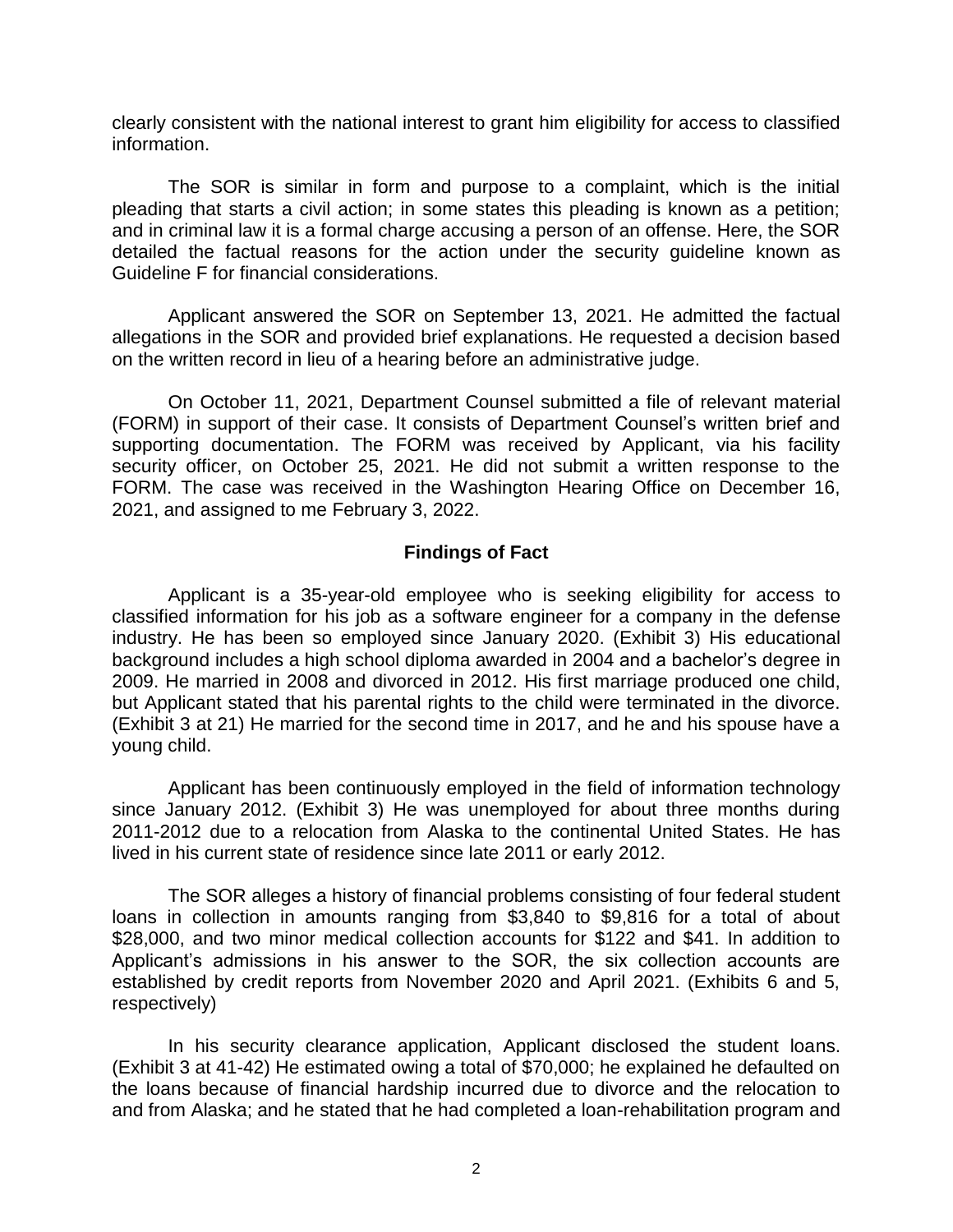was making \$450 monthly payments. He did not provide documentation showing completion of a loan-rehabilitation program or the monthly payments.

 In his answer to the SOR, Applicant stated the following concerning the student loans in collection: "My wife's job was eliminated due to COVID and we fell behind on some bills. We have been catching up but these student loans are the last of a long list and were the lowest priority. We will be caught up on everything eventually." He has not provided documentation of a payment history for the loans. I specifically find the four student loans in collection are not paid, settled, in a repayment agreement, cancelled, forgiven, or otherwise resolved.

#### **Law and Policies**

 Defense Directive 5220.6, *Defense Industrial Personnel Security Clearance Review Adjudicative Guidelines for Determining Eligibility for Access to Classified Information or*  This case is adjudicated under Executive Order (E.O.) 10865*, Safeguarding Classified Information within Industry* (February 20, 1960), as amended; Department of *Program* (January 2, 1992), as amended (Directive); and the *National Security Eligibility to Hold a Sensitive Position* (AG), effective June 8, 2017.

It is well-established law that no one has a right to a security clearance.<sup>1</sup> As noted by the Supreme Court in *Department of the Navy v. Egan*, "the clearly consistent standard indicates that security clearance determinations should err, if they must, on the side of denials."2 Under *Egan*, Executive Order 10865, and the Directive, any doubt about whether an applicant should be allowed access to classified information will be resolved in favor of protecting national security. In *Egan*, the Supreme Court stated that the burden of proof is less than a preponderance of evidence.<sup>3</sup> The Appeal Board has followed the Court's reasoning, and a judge's findings of fact are reviewed under the substantial-evidence standard.<sup>4</sup>

 There is no presumption in favor of granting, renewing, or continuing eligibility for access to classified information.<sup>5</sup> Under the Directive, the parties have the following burdens: (1) Department Counsel has the burden of presenting evidence to establish facts alleged in the SOR that have been controverted; (2) an applicant is responsible for presenting evidence to refute, explain, extenuate, or mitigate facts that have been

 $\overline{a}$ 

<sup>1</sup>*Department of the Navy v. Egan*, 484 U.S. 518, 528 (1988) ("it should be obvious that no one has a 'right' to a security clearance"); *Duane v. Department of Defense*, 275 F.3d 988, 994 (10<sup>th</sup> Cir. 2002) (no right to a security clearance).

<sup>2 484</sup> U.S. at 531.

<sup>3</sup> 484 U.S. at 531.

<sup>4</sup> ISCR Case No. 01-20700 (App. Bd. Dec. 19, 2002) (citations omitted).

<sup>5</sup> ISCR Case No. 02-18663 (App. Bd. Mar. 23, 2004).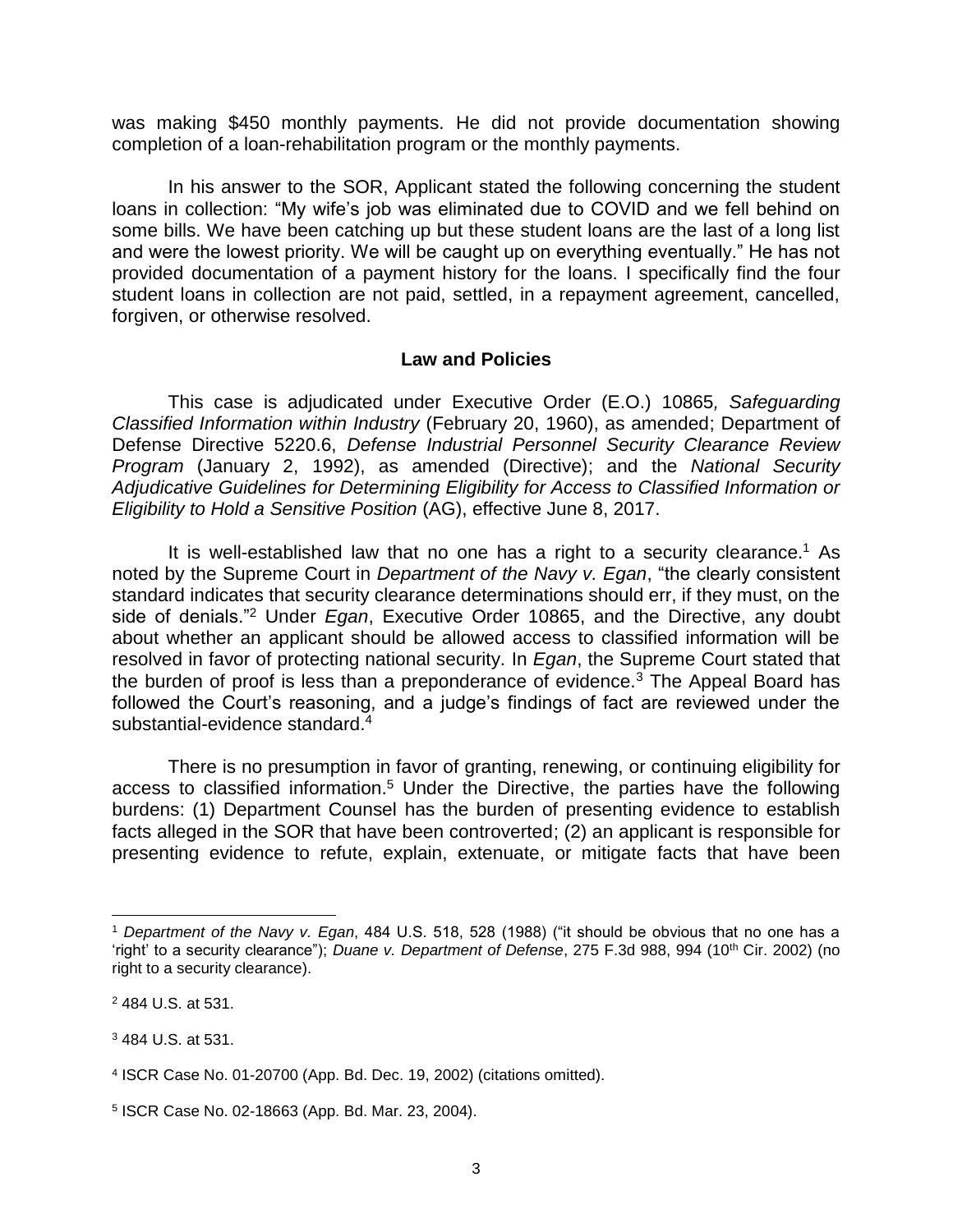admitted or proven; and (3) an applicant has the ultimate burden of persuasion to obtain a favorable clearance decision.6

### **Discussion**

 Under Guideline F for financial considerations, the suitability of an applicant may be questioned or put into doubt when that applicant has a history of excessive indebtedness or financial problems or difficulties. The overall concern is set forth in AG ¶ 18 as follows:

Failure or inability to live within one's means, satisfy debts, and meet financial obligations may indicate poor self-control, lack of judgment, or unwillingness to abide by rules and regulations, all of which can raise questions about an individual's reliability, trustworthiness, and ability to protect classified or sensitive information. . ..

 The concern is broader than the possibility that a person might knowingly compromise classified or sensitive information to obtain money or something else of value. It encompasses concerns about a person's self-control, judgment, and other important qualities. A person who is financially irresponsible may also be irresponsible, unconcerned, or negligent in handling and safeguarding classified or sensitive information.

 In analyzing the facts of this case, I considered the following disqualifying conditions as most pertinent:

AG **[19(a)** inability to satisfy debts; and

AG ¶ 19(c) a history of not meeting financial obligations.

 The evidence supports a conclusion that Applicant has a history of financial problems or difficulties that is sufficient to raise a security concern under Guideline F. Substantial evidence shows Applicant has about \$28,000 in collection for four student loan accounts. The disqualifying conditions noted above apply.

 An applicant lives in the real world and can expect real-world problems, such as recognizes that bad things may happen to good people and has a certain tolerance for the possibility of human error and honest mistakes. But an applicant is still expected to keep their house in reasonable order. In financial cases, keeping their house in order includes providing a reasonable amount of documentation in support of their case to show whatever steps and remedial actions they are taking to resolve their financial problems. The security clearance process, like other large bureaucratic institutions such as banks, hospitals, universities, and insurance companies, does not run on word-ofdivorce, unemployment, or some other setback. The security clearance process mouth. It runs on documentation.

 $\overline{a}$ 

 $6$  Directive, Enclosure 3,  $\P$  $\P$  E3.1.14 and E3.1.15